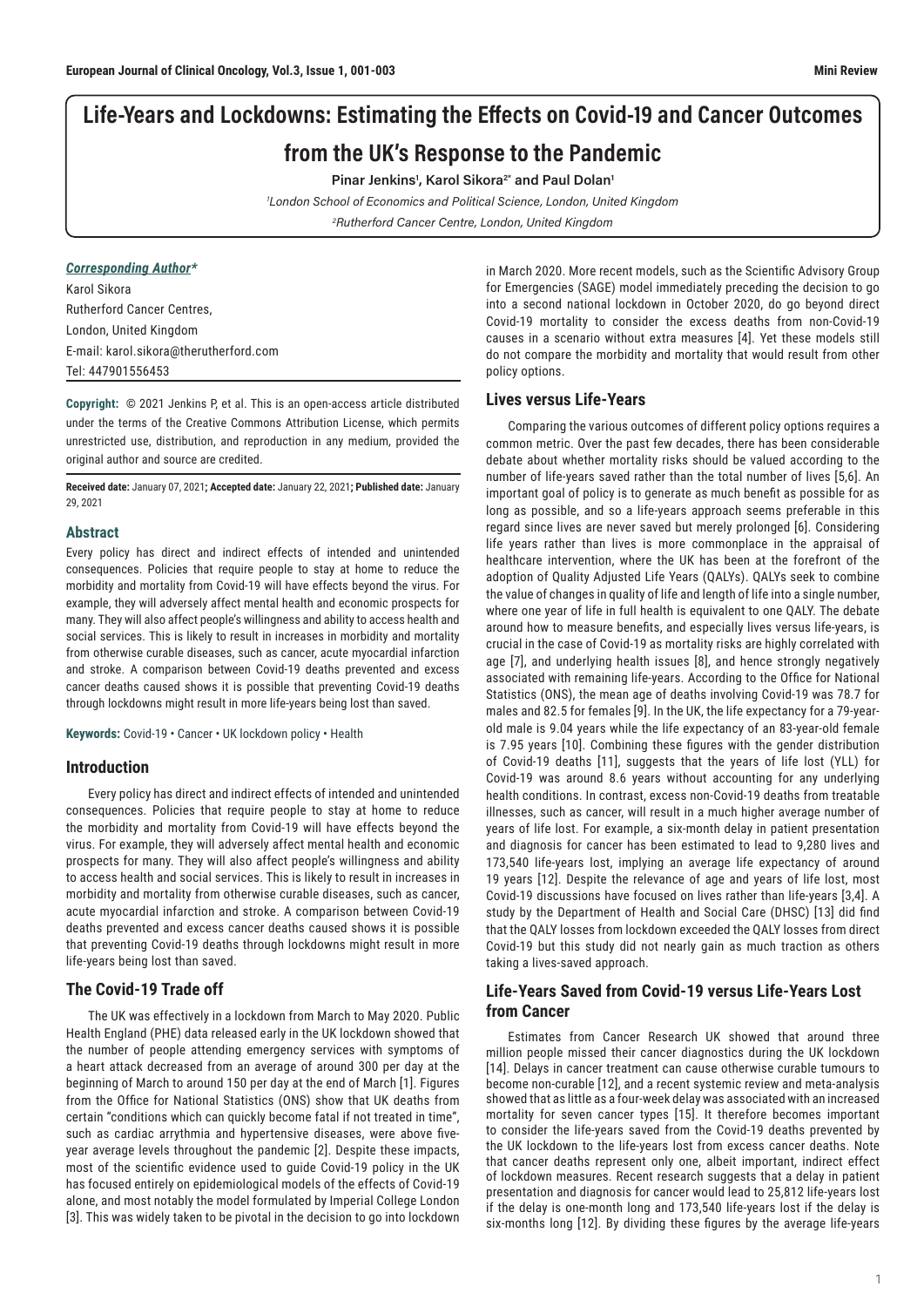#### European Journal of Clinical Oncology, Vol.3, Issue 1, 001-003

saved from Covid-19 deaths prevented, it is possible to calculate the required number of Covid-19 deaths that need to have been prevented for total Covid-19 life-years saved to equal total life-years lost from excess cancer deaths (Table 1). For example, if the average life-years saved from Covid-19 deaths prevented is eight years [16], restrictions must have prevented at least 21,693 Covid-19 deaths in a scenario of six months of cancer delays.This is the minimum number of Covid-19 deaths that need to have been prevented for the UK lockdown to be the correct policy choice in terms of a maximization of life-years saved. However, considering the frailty of populations dying with Covid-19 [17], the life-years saved from Covid-19 is likely to be significantly lower than eight. According to the Office for National Statistics, around 91% of Covid-19 deaths have been of people with at least one pre-existing condition while the mean number of conditions was 2.1 for the 0-69 age group and 2.3 for the 70+ age group [18]. Some commentators have suggested that somewhere between onehalf and two-thirds of Covid-19 deaths would have occurred in the next 12 months, since the deaths are of people at the end of their lives [18]. The excess mortality data for the 2020 summer period in the UK indeed show a lower than expected number of deaths in older age groups (such as 85+), suggesting that deaths that would have occurred later in the year were brought forward in time by Covid-19 [19]. On the other hand, others have suggested that adjusting the YLL from Covid-19 for the number and type of long-term conditions typical of Covid-19 deaths only results in a decrease in YLL of around 10% [20]. However, the latter also note that frail populations such as care home residents may be over-represented among Covid-19 deaths compared to the dataset on which their analysis is based and point out that the inclusion of such populations would lead to a larger decrease in YLL [21]. Therefore, it is plausible that the life-years saved from prevented Covid-19 deaths is significantly lower than eight. If we assume that the average life-years saved from prevented Covid-19 deaths is half at four, then restrictions must have prevented at least 43,385 Covid-19 deaths. The relationship between the number of Covid-19 deaths that need to have been prevented (as a function of average Covid-19 lifeyears saved) for total Covid-19 life-years saved to equal total life-years lost from excess cancer deaths can be seen in Figure 1. For example, in the case of a six-month delay in cancer diagnoses, if the average life-years saved from averted Covid-19 deaths is four, more than 43,385 Covid-19 deaths need to have been prevented for the UK lockdown to be the correct policy choice in terms of a maximization of life-years saved. Note: Average years-of-life saved from averted Covid-19 deaths could be over 30; x-axis cut for readability.



**Figure 1.** Required number of Covid-19 deaths prevented (as a function of average Covid-19 life-years saved) for total Covid-19 life-years saved to equal total life-years lost from excess cancer deaths.

**Table 1.** Required number of Covid-19 deaths prevented for total Covid-19 life-years saved to equal total life-years lost from excess cancer deaths.

|                                                                   |   | 1 month<br>of cancer<br>delays (Total<br><b>YLL=25,812)</b> | 6 months<br>of cancer<br>delays (Total<br>YLL=173,540) |
|-------------------------------------------------------------------|---|-------------------------------------------------------------|--------------------------------------------------------|
| Average life-<br>years saved from<br>prevented Covid-19<br>deaths | 4 | 6.453                                                       | 43,385                                                 |
|                                                                   | 8 | 3.227                                                       | 21,693                                                 |

## **Conclusion**

A comparison between the life-years saved from the Covid-19 deaths prevented during the UK lockdown and the life-years that will be lost in the near future from excess cancer deaths due to lockdown indicates that preventing Covid-19 deaths through six-month lockdowns might result in more life-years being lost than saved. For example, if the average life-years saved from prevented Covid-19 deaths is eight and lockdown produced six months of cancer delays, anything less than around 22,000 Covid-19 deaths prevented would mean more life-years lost to cancer than saved from Covid-19. Of course, many epidemiological models have put forward very high Covid-19 death estimates for "no lockdown" scenarios that would cause the Covid-19 life-years saved to far exceed the life-years lost to cancer [3,4]. For example, Imperial College [3] estimated that a no lockdown scenario would lead to 500,000 Covid-19 deaths, which would require more than 210,000 cancer deaths for cancer deaths to be prioritized in a life-years approach (if the average life-years saved from prevented Covid-19 deaths is 8). These death projections are open to some considerable doubt, however [22,23]. In any event, cancer deaths represent only one, albeit important, indirect effect of lockdown measures. Policies to deal with Covid-19 affect mortality risks from many other conditions such as stroke and myocardial infarction; it is possible that preventing Covid-19 deaths through lockdowns might result in more life-years being lost than saved. In considering the impact of any policy, we need to capture all its possible ripple effects and not just the initial splash when the pebble of intervention hits the water.

### **References**

- 1. Public Health England (PHE). "Emergency Department Syndromic Surveillance System (EDSS) Bulletin." (2020).
- 2. Office for National Statistics (ONS). "Analysis of death registrations not involving coronavirus (COVID-19), England and Wales: 28 December 2019 to 10 July 2020." (2020).
- 3. Ferguson, N. M., et al. "Impact of non-pharmaceutical interventions (NPIs) to reduce COVID-19 mortality and healthcare demand." (2020).
- 4. Scientific Advisory Group for Emergencies (SAGE). "Covid in winter 2020, a worst-case scenario." (2020).
- 5. Zeckhauser, R., & Shepard, D. "Where Now for Saving Lives? Law and Contemporary Problems." 40.4(1976): 5.
- 6. Sunstein, C. R. "Lives, Life-Years, and Willingness to Pay. Columbia Law Review." 104.1(2004): 205.
- 7. Zhou, F., et al. "Clinical course and risk factors for mortality of adult inpatients with COVID-19 in Wuhan, China: a retrospective cohort study." The Lancet. 395.10229(2020): 1054–1062.
- 8. Office for National Statistics (ONS). "Deaths involving COVID-19, England and Wale." (2020).
- 9. Office for National Statistics (ONS). "Average age of death (median and mean) of persons whose death was due to COVID-19 or involved COVID-19, by sex, deaths registered up to week ending 2 October 2020, England and Wales." (2020).
- 10.Office for National Statistics (ONS). "National life tables: UK." 2020.
- 11.Office for National Statistics (ONS). "Deaths involving COVID-19, England and Wales. Deaths involving COVID-19, England and Wales - Office for National Statistics." Office for National Statistics: (2020).
- 12.Sud, A., et al. "Effect of delays in the 2-week-wait cancer referral pathway during the COVID-19 pandemic on cancer survival in the UK: a modelling study. The Lancet Oncology. 21.8(2020):1035–1044.
- 13.Department of Health and Social Care, Office for National Statistics, Government Actuary's Department and Home Office. "Direct and Indirect Impacts of COVID-19 on Excess Deaths and Morbidity." (2020).
- 14.Gibbons, K. "Extra cancer victims may reach 35,000 after screening and treatment missed." (2020).
- 15.Hanna, T.P., et al. "Mortality due to cancer treatment delay: systematic review and meta-analysis" BMJ. 371(2020):4087.
- 16.Dolan, P., & Jenkins, P. "Estimating the monetary value of the deaths prevented from the UK Covid-19 lockdown when it was decided upon – and the value of "flattening the curve". (2020).
- 17.Office for National Statistics (ONS). "Deaths involving COVID-19, England and Wales: deaths occurring in June 2020." (2020).
- 18.Knapton, S. "Two thirds of coronavirus victims may have died this year anyway, government adviser says." The Telegraph. (2020).